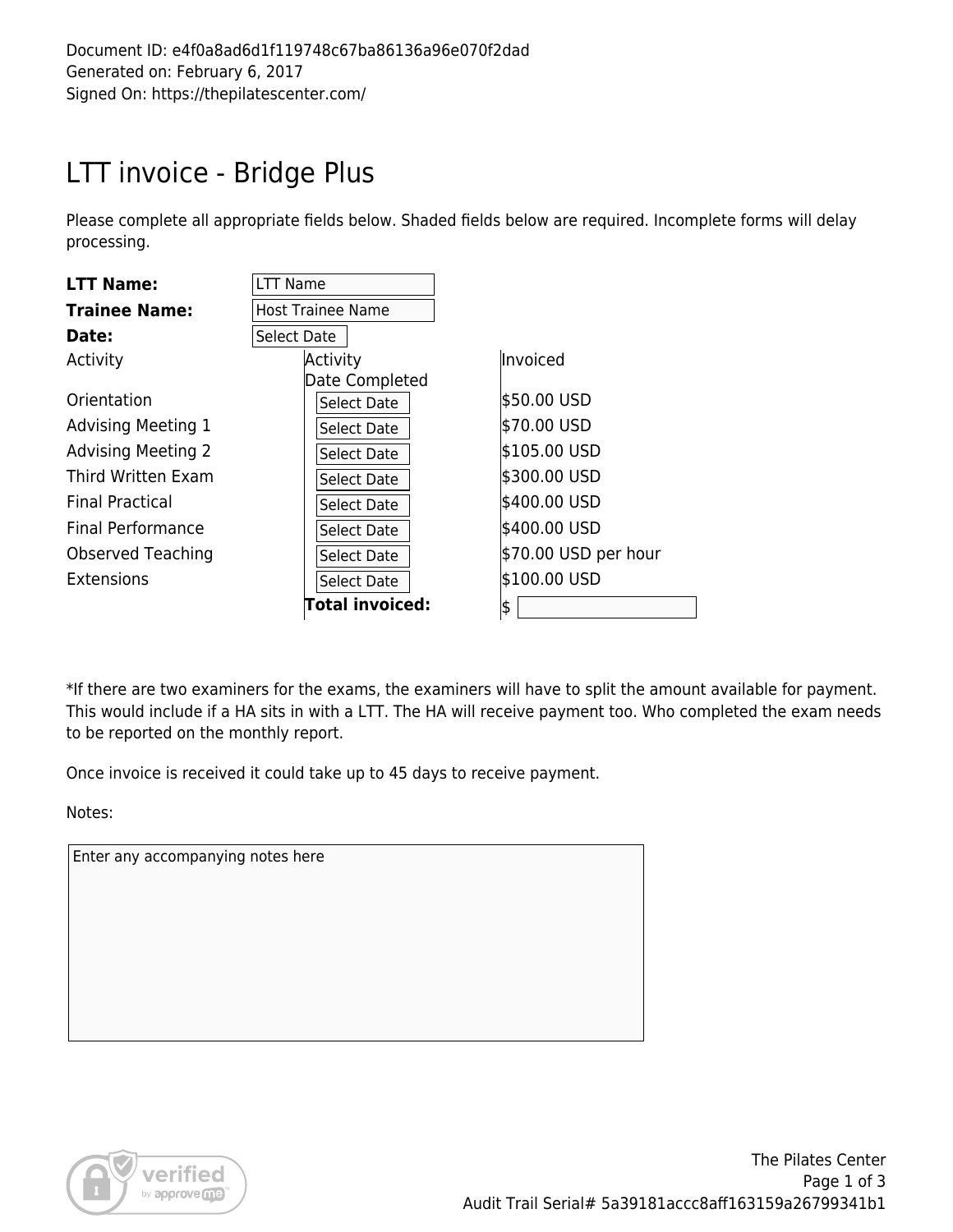Document ID: e4f0a8ad6d1f119748c67ba86136a96e070f2dad Generated on: February 6, 2017 Signed On: https://thepilatescenter.com/

 $\boldsymbol{\times}$ 



The Pilates Center Page 2 of 3 Audit Trail Serial# 5a39181accc8aff163159a26799341b1